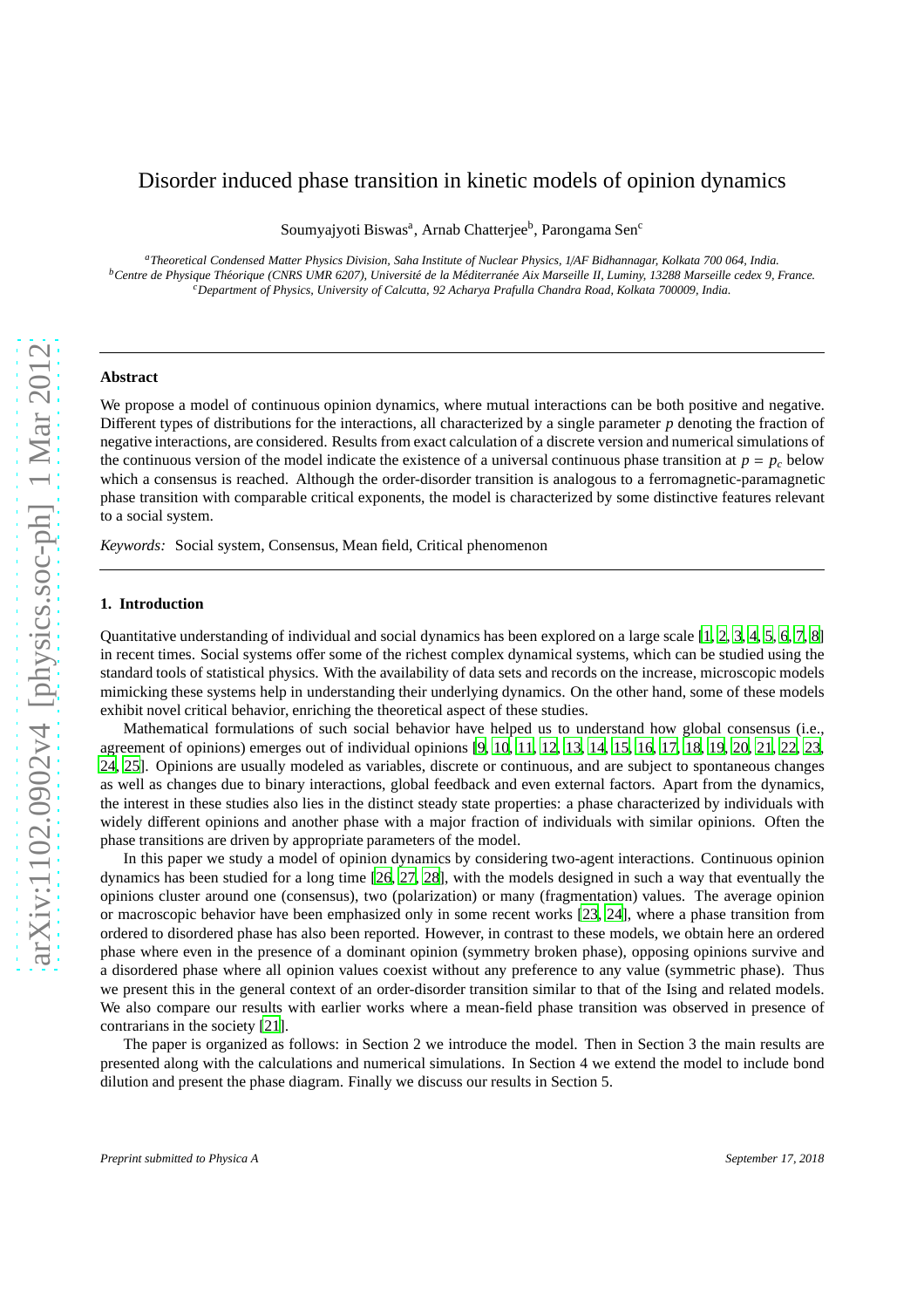## **2. The Model**

We propose a new model for emergence of consensus. Let  $o_i(t)$  be the opinion of an individual *i* at time *t*. In a system of N individuals (referred to as the 'society' hereafter), opinions change out of pair-wise interactions:

<span id="page-1-0"></span>
$$
o_i(t+1) = o_i(t) + \mu_{ij}o_j(t). \tag{1}
$$

One considers a similar equation for  $o_j(t+1)$ . The choice of pairs  $\{i, j\}$  is unrestricted, and hence our model is defined on a fully connected graph, or in other words, of infinite range. Note that this is simply a pair-wise interaction and we imply no sum over the index  $j$ . Here  $\mu_{ij}$  are real, and it is like an interaction parameter representing the influence of the individual with whom interaction is taking place. The opinions are bounded, i.e., −1 ≤ *oi*(*t*) ≤ 1. This bound, along with Eq. [\(1\)](#page-1-0) defines the dynamics of the model. If, by following Eq. [\(1\)](#page-1-0) the opinion value of an agent becomes higher (lower) than +1 (−1), then it is made equal to +1 (−1) to preserve this bound. The ordering in the system is measured by the quantity  $O = |\sum_i o_i|/N$ , the average opinion, which is the order parameter for the system.

The present model is similar in form to a class of simple models proposed recently [\[23](#page-8-22), [24,](#page-9-0) [25](#page-9-1), [29\]](#page-9-5), apparently inspired by the kinetic models of wealth exchange [\[30,](#page-9-6) [31\]](#page-9-7). A spontaneous symmetry breaking was observed in such models: in the symmetry broken phase, the average opinion is nonzero while in the symmetric phase, the opinions of all individuals are identically zero indicating a 'neutralstate'. The parameters representing conviction (self interaction) and influence (mutual interaction) in these models were considered either uniform (a scalar) or in the generalized case different for each individual, i.e, given by the components of a vector. In addition to this there is an added feature of the randomness in the influence term which in effect controls the sharpness of the phase transitions in these models.

In our proposed model, the conviction parameter or self interaction parameter is set equal to unity so that in absence of interactions, opinions remain frozen. In such a situation, it has been observed previously that any interaction, however small, leads to a highly unrealistic state of all individuals having extreme identical opinions (either  $o_i = 1$   $\forall$ *i* or  $o_i = -1 \forall i$  [\[24\]](#page-9-0) when the interactions take up *positive values only*. This suggests that one should generalize the interactions to include both positive and negative values. This is realistic also in the sense that it reflects the fact that in a social interaction of two individuals, there may be either agreement or disagreement of opinions. We therefore consider not only a distribution of the values of  $\mu_{ij}$  (to maintain the stochastic nature of the interactions) but also allow  $\mu_{ij}$  to have negative values. We define a parameter p as the fraction of values of  $\mu_{ij}$  which are negative, which, we will show later, leads to characteristic ordered and disordered states as in reality.

The fact that we allow random positive and negative values for the interactions may suggest that the model is analogous to a dynamic spin glass model [\[32,](#page-9-8) [33](#page-9-9)], as in the latter, one can consider a dynamic equation for the spins which formally resembles Eq. [\(1\)](#page-1-0). However, the two dynamic models are not equivalent with the following differences: (i) the interactions in the opinion dynamics models are never considered simultaneously and thus the question of competition leading to the possibility of frustration does not arise, and (ii) there is also no energy function to minimize, (iii) the symmetry  $p \to 1 - p$  does not exist in our model, which is naturally present for spin-glass. We will get back to the comparison of the two models in the context of phase transition later in this paper.

The effect of negative interactions was considered previously in a different opinion dynamics model under the name Galam contrarian [\[21\]](#page-8-20). The discrete, binary opinion model followed a deterministic evolution rule for a group of three or more individuals. It was shown that depending on the concentration of the contrarians, the system will either reach an ordered state, where there one of the opinions will have majority, or a disordered state, where no clear majority is observed. The critical behavior of the model is similar to the one we present here at least in the fully connected graph. However, our model considers continuous opinion values. Also, the Galam contrarians always take the opinion opposite to that of the majority. However, in our case we also consider the present state of opinion of the agents and accordingly even the discrete version of our model has three states. A two-state discrete version of this model will not show any ordered state.

#### **3. Results**

Unless otherwise mentioned, we keep  $\mu_{ij}$  values within the interval  $[-1, 1]$  for simplicity. In principle, several forms can be considered for  $\mu_{ij}$  (annealed, quenched, symmetric, non-symmetric etc.). Further, there can be several distribution properties for  $\mu_{ij}$  in the interval [−1, 1] (discrete, piecewise uniform and continuous distributions). Unless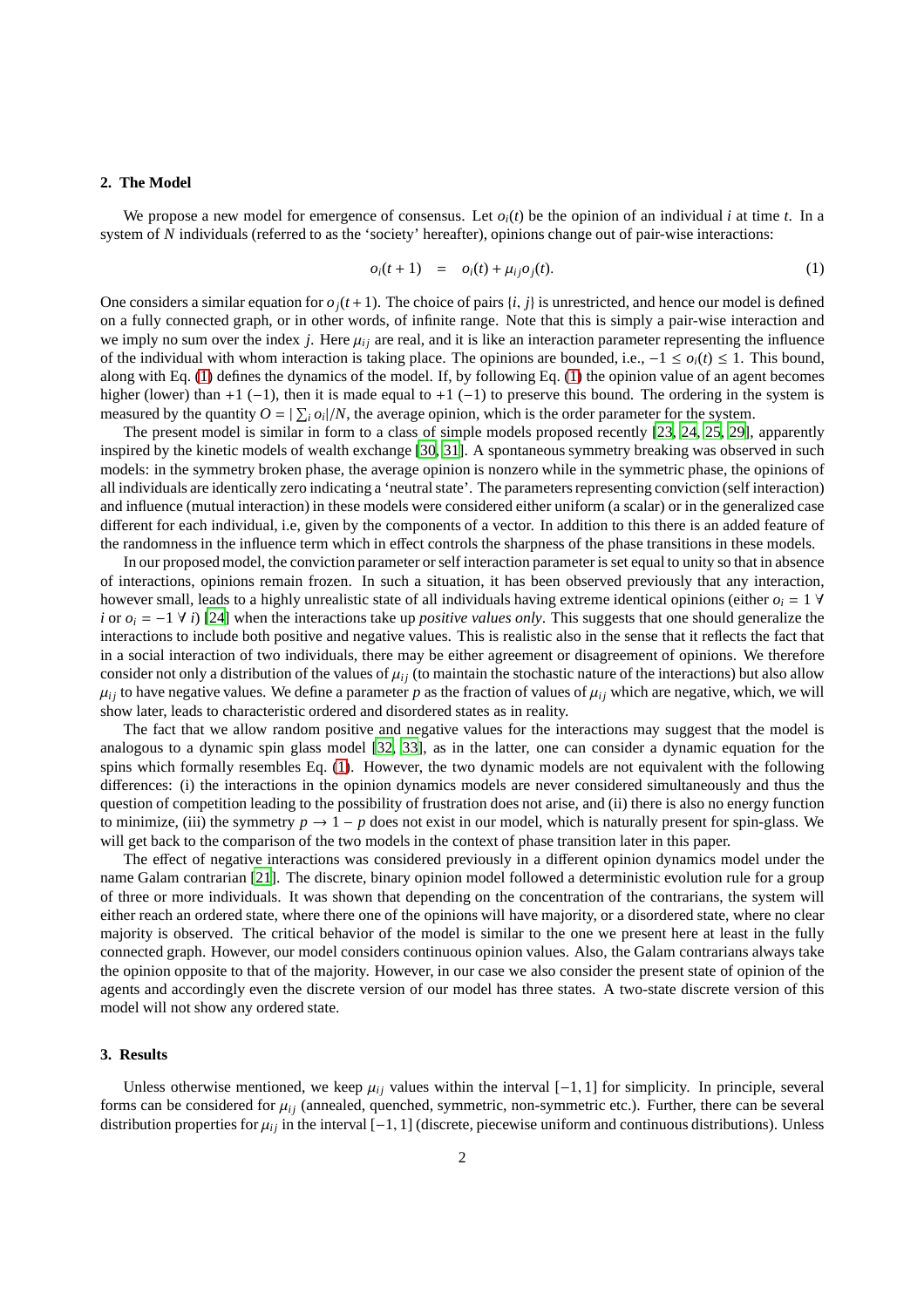otherwise stated, in our study, we would discuss the case when  $\mu_{ij}$  are *annealed*, i.e., they change with time. In other words, at each pairwise interaction, the value of  $\mu_{ij}$  is randomly chosen respecting the fact that it is negative with probability *p*. For this case, the issue of symmetry does not arise. We consider distributions for both continuous and discrete  $\mu_{ij}$ .

In all the above cases, we find a symmetry breaking transition. Below a particular value  $p_c$  of the parameter  $p$ , the system orders (i.e., the order parameter  $O$  has a finite non-zero value), while the disordered phase (where  $O=0$ ) exists for higher values of p. Since this phase transition is very much like the thermally driven ferromagnetic-paramagnetic transition in magnetic systems, we have considered the scaling of the analogous static quantities, which are:

(i) the average order parameter  $\langle O \rangle$ ,  $\langle \ldots \rangle$  denoting average over configurations,

(ii) the fourth order Binder cumulant  $U = 1 - \frac{\langle O^4 \rangle}{3 \langle O^2 \rangle^2}$ ,

(iii) a quantity analogous to susceptibility per spin, which we write as  $V = N[(O^2) - \langle O \rangle^2]$ .

We also calculate (iv) the condensate fraction  $f_c = f_1 + f_{-1}$ , where  $f_1$  and  $f_{-1}$  denote the fraction of population with opinion 1 and −1 respectively. *f<sup>c</sup>* is exclusive to this class of opinion dynamics models and is expected to show scaling behavior near the critical point [\[23](#page-8-22), [24](#page-9-0)].

Before a more detailed characterization of this transition, we find it useful to describe the behavior of the probability distribution of the order parameter first. This distribution itself shows the signature of a phase transition. We consider both the cases with discrete ( $\pm 1$ ) and continuous (within the bound  $-1 \leq \mu_{ij} \leq +1$ ) values for  $\mu_{ij}$ . For each of the above case we consider both polarized and random initial conditions. We show the cases where the initial condition is fully polarized (all +1) and  $\mu_i$  are discrete (Fig. [1\(](#page-3-0)a)) and continuous (Fig. 1(b)). We consider two *p* values, one below and one above the critical point. As can be seen from the figures, for  $p = 0.6 > p_c$  the distributions are symmetric in both the cases, which manifestly imply disorder, while the ordered phase is asymmetric with a bias towards +1 due to the initial condition.

Now consider the case when the initial condition is random instead of being polarized as above. Then of course in a particular ordered state either majority positive or majority negative opinion can occur. Hence the order parameter distributions (after averages over many configurations) become symmetric (Figs [1\(](#page-3-0)c),(d)) even in the ordered phase for both discrete and continuous  $\mu_{ij}$  values. An interesting point, however, is the depletion of population in the intermediate (between the extremist with opinions  $\pm 1$ ) opinion values in an ordered society (Fig[.1\(](#page-3-0)c)). This is even more pronounced when we make  $\mu_{ij}$  values discrete ( $\pm 1$ ). In this case, the distribution becomes discretized almost simultaneously with the symmetry breaking transition such that the intermediate opinion values do not exist at all in the ordered state (Fig[.1\(](#page-3-0)d)). Therefore, we find that in the ordered state with discrete  $\mu_{ij}$ , the society becomes highly clustered in the sense that continuous variation of opinion is no longer a possibility. This of course is commensurate with the continuous  $\mu_{ij}$  case described above, where possibility of ordering leaves the society highly clustered as is generally seen before and after decisive elections.

It is important to note here that although the distribution of average opinion is sensitive to the initial condition, but the order parameter itself is not as the latter is obtained by taking the absolute value of the average opinion in a single configuration and then taking a further average over all configurations in a numerical study. Moreover, the critical behavior is also unaffected by the changes in initial condition.

Our major interest lies in identifying the critical behavior in these models. Assuming that there exists a steady state for these models (which are numerically observed), one can derive exact expressions for the steady state probabilities *f*<sub>1</sub>, *f*<sub>0</sub> and *f*<sub>−1</sub> in the annealed *discrete* case where we assume the initial condition to be such that the agents have  $o_i(t = 0) \in \{-1, 0, +1\}$ . The scaling behavior of the order parameter and  $f_c$  can be exactly obtained in this method. To do that, we consider the probabilities that an agent's opinion gets decreased (for initial opinion +1 or 0) or increased (for initial opinion −1 or 0) or remains constant when two agents interact. For example, let us consider the change for the agent A, interacting with a second agent B (one can consider updated values of both but it does not matter): When both have opinion +1 (probability of occurrence  $f_1^2$ ), A's opinion decreases with a probability *p*, giving the joint occurrence probability of the event as  $pf_1^2$ . On the other hand, when B has opinion  $-1$ , the similar event has the probability  $(1 - p)f_1 f_2$ . One can similarly find out the probabilities of decrease and increase in all possible cases. The exact expression for the net increase probability is  $pf_{-1}^2 + (1-p)f_1f_0 + pf_0f_{-1} + (1-p)f_1f_{-1}$  and that for the net decrease probability is  $pf_1^2 + pf_1f_0 + (1 - p)f_0f_{-1} + (1 - p)f_1f_{-1}$ . In the steady state these two should be equal, i.e.,

$$
pf_1^2 + pf_1f_0 + (1 - p)f_0f_{-1} = pf_{-1}^2 + (1 - p)f_1f_0 + pf_0f_{-1},
$$
\n(2)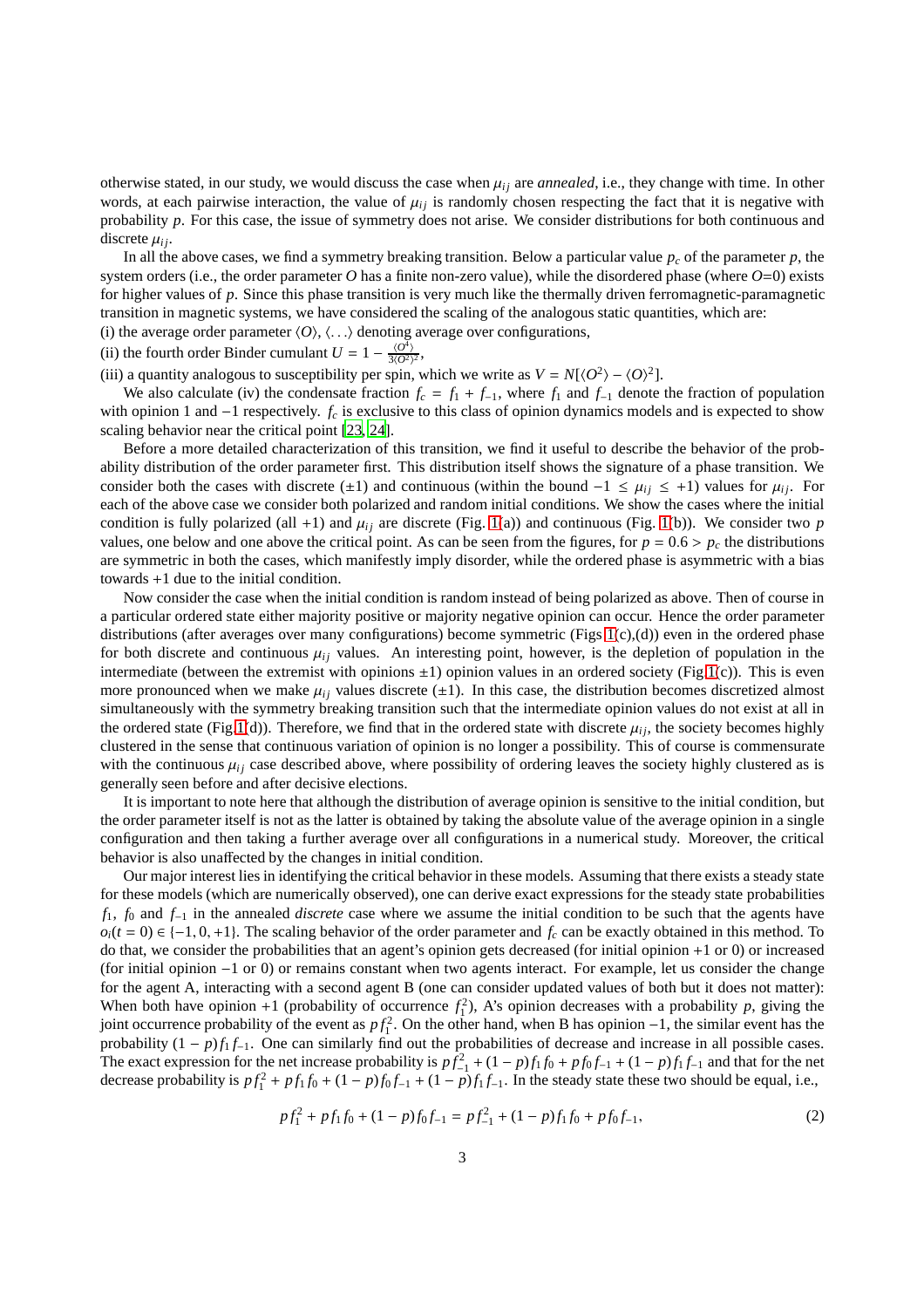

<span id="page-3-0"></span>Figure 1: Probability distribution of opinions for polarized (all +1) initial condition with (a) discrete  $\mu_{ij}$  ( $p_c = 1/4$ ) and (b) continuous  $\mu_{ij}$  $(p_c \approx 0.34)$ ; same for random (uniform between [−1 : +1]) initial condition with (c) discrete  $\mu_{ij}$  ( $p_c = 1/4$ ) and (d) continuous  $\mu_{ij}$  ( $p_c \approx 0.34$ ). All data are for  $N = 4096$ .

which simplifies to

$$
(2f_1 + f_0 - 1)[p - f_0(1 - p)] = 0.
$$
\n(3)

This means, either  $2f_1 + f_0 = 1$ , i.e.,  $f_1 = (1 - f_0)/2 = f_{-1}$  which implies a disordered phase, or

<span id="page-3-1"></span>
$$
f_0 = \frac{p}{1 - p}.\tag{4}
$$

Next we show that at criticality all three fractions would become equal such that  $p_c = 1/4$ . Let us take the solution in the disordered phase where  $f_1 = f_{-1}$ . We consider the processes contributing to the in/out flux for  $f_0$ . We enumerate all possibilities as before and get the following: flux into  $f_0$  is  $2[(1 - f_0)/2]^2$  and flux out of  $f_0$  is  $f_0(1 - f_0)$ . So, in the steady state

$$
\left(\frac{1-f_0}{2}\right)^2 = \frac{f_0(1-f_0)}{2}.\tag{5}
$$

Hence, either  $f_0 = 1$ , which can be ignored by considering the steady states of the other two fractions, or  $f_0 = 1/3$ . Now, just at the critical point this solution will begin to be valid. Hence, at critical point all three fractions are 1/3, leading to  $p_c = 1/4$ .

In the ordered phase, the order parameter *O* is given by  $|f_1 - f_{-1}|$ . To evaluate  $f_1$  and  $f_{-1}$ , we calculate the flux in and out of  $f_1$ . Flux out of  $f_1$  is  $pf_1^2 + (1-p)f_1[1 - (f_1 + f_0)]$  and flux into  $f_1$  is  $(1-p)f_0f_1 + pf_0[1 - (f_1 + f_0)]$ . Hence at steady state,  $f_1$  is given by

$$
f_1 = \frac{1 - 3p + 2p^2 \pm \sqrt{1 - 6p + 9p^2 - 4p^3}}{2(1 - 2p + p^2)},
$$
\n(6)

where we have used Eq. [\(4\)](#page-3-1). Hence the order parameter is given by

$$
O = \frac{1 - 3p + 2p^2 \pm \sqrt{1 - 6p + 9p^2 - 4p^3}}{(1 - p)^2} + \frac{2p - 1}{1 - p}.
$$
 (7)

The variation of the order parameter with  $p$  is shown in Fig. [2.](#page-4-0) It shows the expected behavior, i.e., it vanishes at  $p = p_c$ . Rewriting the above equation in terms of  $x = p_c - p$ , algebraic simplifications give

<span id="page-3-2"></span>
$$
O = \frac{3/8 + 2x + 2x^2 \pm \sqrt{9x/4 - 3x^2}}{9/16 + 3x/2 + x^2} - \frac{2x + 1/2}{3/4 + x}.
$$
 (8)

As  $x \to 0$ ,  $O \sim \sqrt{x}$ , implying the critical exponent for *O* is  $\beta = 1/2$ . This also agrees well with the power law fit of the order parameter expression (Eq.  $(8)$ ) near the critical point (Fig. [2\)](#page-4-0). Calculation for  $f_c$  on the other hand shows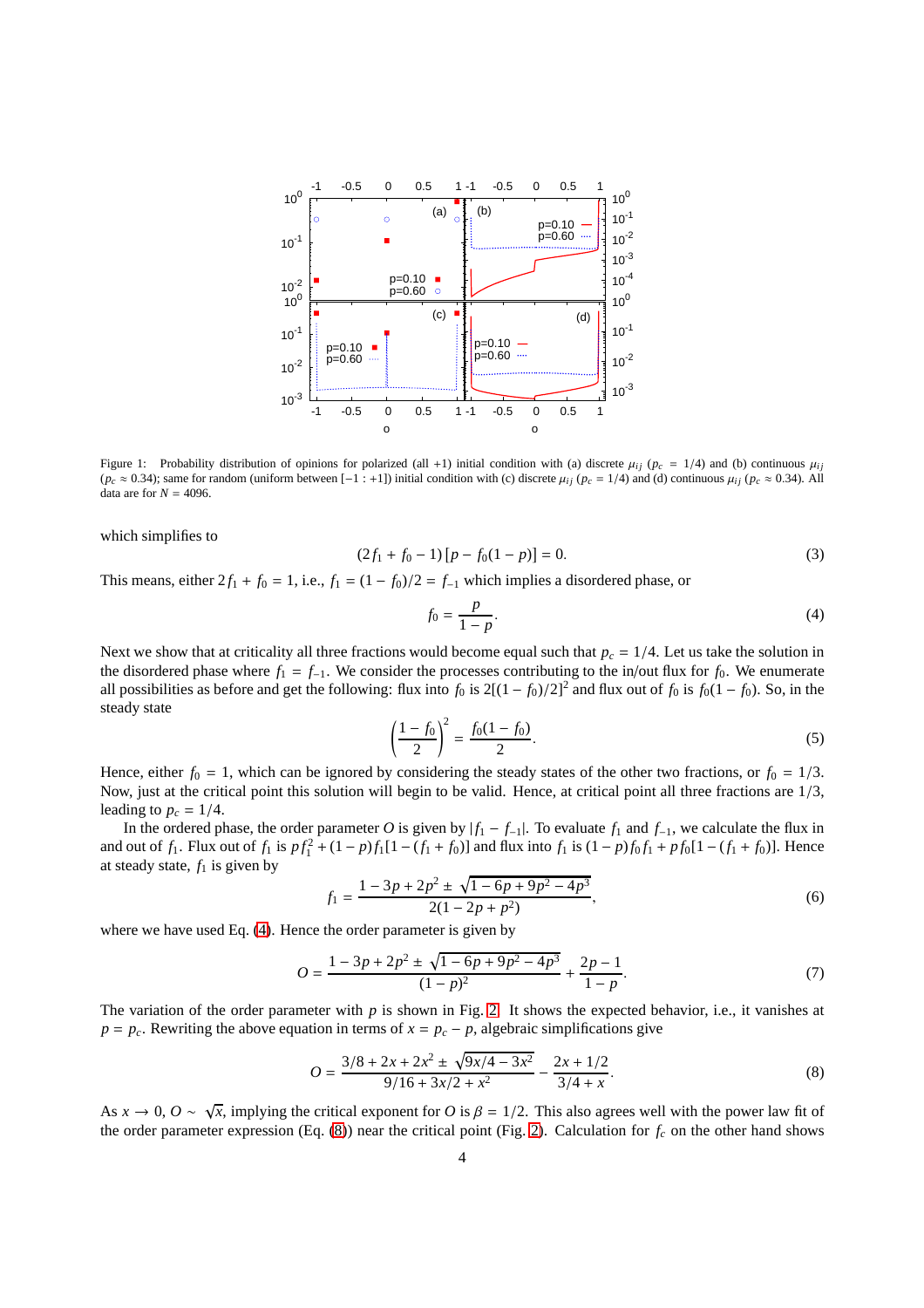

<span id="page-4-0"></span>Figure 2: Discrete  $\mu_{ij}$ : power law behavior of the order parameter *O* near the critical point  $p_c$  (Eq. [\(8\)](#page-3-2)) showing  $\beta = 1/2$ . The dotted line is  $x^{1/2}$ , a visual guide. Inset: (a) Phase diagram. The points represent simulation results. They are in better agreement with the analytical results as the system size is increased from 256 to 2048. (The lower half of the phase diagram follows from symmetry.) (b) Linear scaling of  $f_c - f_c^0$ . The dotted line is  $x^1$ .

that it has a constant value  $f_c^0 = 2/3$  beyond  $p_c$  and for  $p < p_c$ ,  $f_c - f_c^0 \sim x^1$ , i.e., vanishes linearly at  $p_c$ , which also perfectly agrees with numerical simulations. Numerical simulations for the model with continuous  $\mu_{ij}$  yields similar behavior with  $f_c^0 \approx 0.22$  since opinion values other than  $\pm 1$  and 0 exist.

Using the same kind of argument as above, one can show that there will be no phase transition when  $\mu_{ij} = \pm \mu_0$ with  $\mu_0 \ge 2$ . It is obvious that in this case the opinions can have only two values +1 and −1. Let  $f_1$  be the fraction of agents having opinion +1. Once again considering net decreases and increases of opinions and equating them in the steady state, we get

<span id="page-4-1"></span>
$$
p(1 - f_1)^2 = pf_1^2.
$$
 (9)

For any non-zero *p* the solution of this equation is  $f_1 = 1/2$  thereby giving complete disorder. Hence, in this condition there cannot be an ordered phase for any finite *p*.

We performed Monte Carlo simulation for different system sizes ( $N = 64, 256, 512, 1024, 2048$ ) to estimate  $p_c$ and all the relevant exponents for discrete as well as continuous  $\mu_{ij}$ 's (see Fig. [3](#page-5-0) where the data for the continuous distribution of  $\mu_{ij}$  are presented). A Monte Carlo step is the simultaneous update of *N* agent's opinion values. For each simulation point, sufficient relaxation time was given (depending on system size), such that the measurable quantity reached a steady-state value. Then the ensemble average of those steady state values were taken (number of ensemble again depends on system size, see figure captions for details).

We estimated the critical point  $p_c$  from the crossing of the Binder cumulants for different system sizes [\[34\]](#page-9-10). Our estimate is  $p_c \approx 0.249 \pm 0.001$  for the discrete case which is consistent with the analytical value of 1/4 derived earlier. The critical Binder cumulant is  $U^* = 0.30 \pm 0.01$ . For the continuous case,  $p_c = 0.3404 \pm 0.0002$ , and  $U^* = 0.284 \pm 0.004$ . We find excellent finite size collapse for all cases. We estimate the correlation length exponent  $v = 2.00 \pm 0.01$ , the order parameter exponent  $\beta = 0.50 \pm 0.01$  and the fluctuation exponent  $\gamma = 1.00 \pm 0.05$ .

One can consider several other distributions with a similar parameter  $p$  to test the universality of the phase transition: e.g., we take  $\mu_{ij} = 1$  with probability  $(1 - p)$  and  $\mu_{ij} = -1/2$  with probability p. The transition point shifts but the exponents remain same.

We also conducted detailed simulations for the case where  $\mu_{ij}$  are quenched variables, i.e., they do not change with time. For the fully connected graph considered here, numerical results for continuous  $\mu_{ij}$ 's (see Fig. [4\)](#page-6-0) indicate that critical behavior is the same as that of the annealed case mentioned above.

### **4. Model with bond dilution**

Here we briefly consider the case when all the interactions between the agents are not allowed, i.e., agents are selective in their interactions. In the case of continuous distribution of  $\mu_{ij}$ , it does not make sense to parametrize the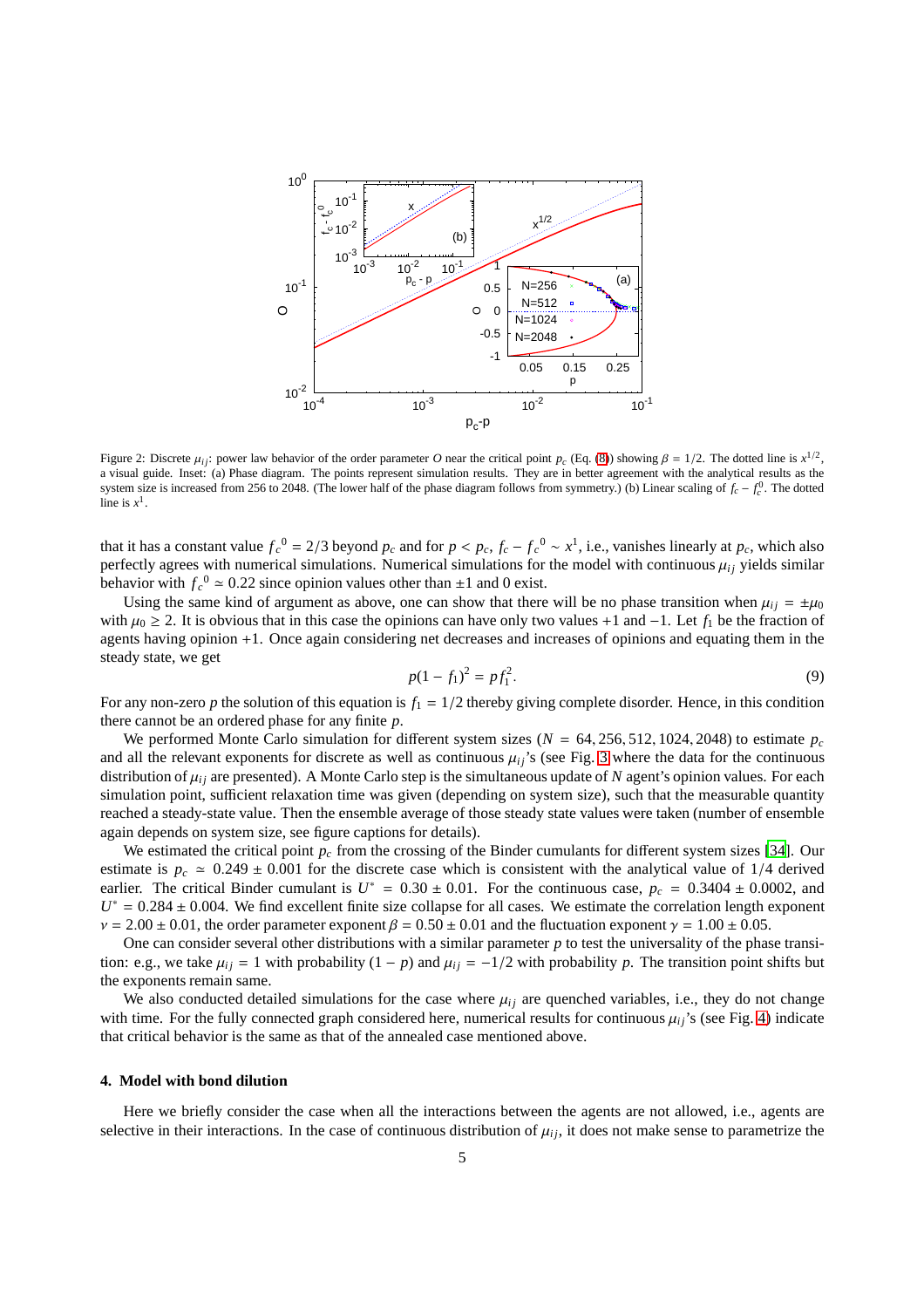



<span id="page-5-0"></span>Figure 3: Data for continuous, annealed  $\mu_{ij}$  model, showing (a) finite size scaling of the Binder cumulant *U* for different system sizes *N*; the critical point is  $p_c = 0.3404 \pm 0.0002$ , and the best data collapse is for  $v = 2.00 \pm 0.01$ . Inset: Variation of *U* with *p* for different system sizes; (b) finite size scaling of order parameter *O* for different *N*; best data collapse is for  $\beta = 0.50 \pm 0.01$ . Inset: Variation of the order parameter *O* with *p* for different system sizes; (c) finite size scaling of *V* for different *N*; best data collapse is for  $\gamma = 1.00 \pm 0.05$ . Inset: Variation of *V* with *p* for different *N*. Number of averages for different system sizes are 3000 for *N* = 256, 1800 for *N* = 512, 1000 for *N* = 1024 and 400 for *N* = 2048.

probability of  $\mu_{ij} = 0$ . It is therefore useful to consider the discrete distribution only for the dilute case by considering  $\mu_{ij} = 0$  with probability *q* along with  $\mu_{ij} = -1$  with probability *p* as before and  $\mu_{ij} = 1$  otherwise. Thus, *q* is naturally the 'bond dilution' parameter.

Considering the balance of the increases and decreases in the order parameter in the steady state, one gets

$$
f_1^2 p + f_0 f_1 p + f_0 f_{-1} [1 - (p + q)]
$$
  
= 
$$
f_{-1}^2 + f_0 f_1 [1 - (p + q)] + f_0 f_{-1} p.
$$
 (10)

This gives, either  $f_1 = f_{-1}$ , i.e., disorder, or in the ordered state

$$
f_0 = \frac{p}{1 - p - q}.\tag{11}
$$

Now, in and out fluxes of  $f_0$  gives

$$
f_1^2 p + 2f_1 f_{-1} [1 - (p+q)] + f_{-1}^2 p = f_0 f_1 [1 - (p+q)] + f_0 f_1 p + f_0 f_{-1} [1 - (p+q)] + f_0 f_{-1} p.
$$
 (12)

In the disordered state, the only feasible solution is  $f_0 = \frac{1}{3}$ . As before, assuming the continuity of  $f_0$  across the transition point, we get the phase boundary equation as

$$
p_c = \frac{1}{4} (1 - q_c),
$$
 (13)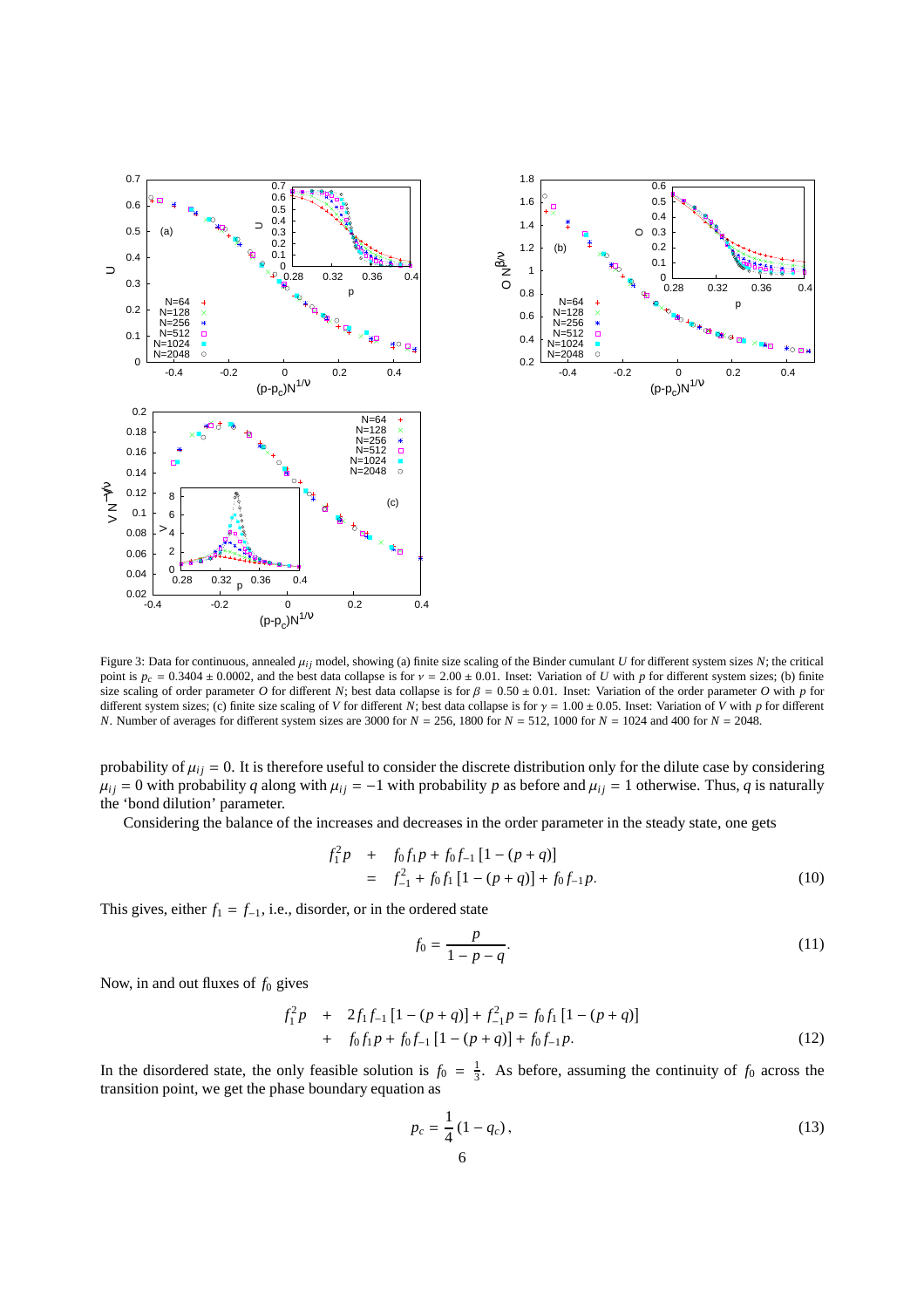



<span id="page-6-0"></span>Figure 4: Data for continuous, quenched  $\mu_{ij}$  model, showing (a) finite size scaling of the Binder cumulant *U* for different system sizes *N*; the critical point is  $p_c = 0.34 \pm 0.01$ , and the best data collapse is for  $v = 2.00 \pm 0.01$ . Inset: Variation of *U* with *p* for different system sizes; (b) finite size scaling of order parameter *O* for different *N*; best data collapse is for  $\beta = 0.50 \pm 0.01$ . Inset: Variation of the order parameter *O* with *p* for different system sizes; (c) finite size scaling of *V* for different *N*; best data collapse is for  $\gamma = 1.00 \pm 0.05$ . Inset: Variation of *V* with *p* for different *N*.Number of averages for different system sizes are 3000 for *N* = 256, 1800 for *N* = 512, 1000 for *N* = 1024 and 400 for *N* = 2048.

where  $q_c$  is the critical value of *q* on the phase boundary. This phase boundary is shown in Fig. [5.](#page-7-0) Clearly  $q = 0$ limit is the unrestricted case studied in the previous section. The fact that the ordered phase extends to *q* = 1 is for  $p = 0$  is consistent with the fact that for an infinite dimensional lattice, percolation transition takes place at  $q = 1$ . The universality of the model along the phase boundary needs to be done. One can expect it to be same as before.

#### **5. Discussions**

We present a simplified model for opinion formation in a society of highly connected individuals. With the dynamical rule defined by Eq. [\(1\)](#page-1-0), an agent modifies his/her opinion under the influence of another. This evolution rule corresponds to cases where opinions are modified following discussions/debates with another individual. The key feature of our model is the inclusion of negative interactions with probability *p*. We study the steady-state collective behavior of this model. While modeling the opinion formation, the effects of 'self-conviction' and 'external-pressure' have been considered before (see e.g., [\[35\]](#page-9-11)).

Here we concentrate upon the study of 'consensus formation' as a dynamical critical phenomenon. Eq. [\(1\)](#page-1-0) of course does not include all social complexities involved in such interactions, however in this simple form it manifests some intriguing features.

With the introduction of a single parameter p, defined in a simple manner, the proposed model shows the existence of a universal phase transition and also some additional desirable features representing a real society. The parameter *p* plays a role of the disordering field (similar to temperature in thermally driven phase transitions). Beyond a certain value of the fraction of negative interaction, a phase transition from an 'ordered' state (with most of the individuals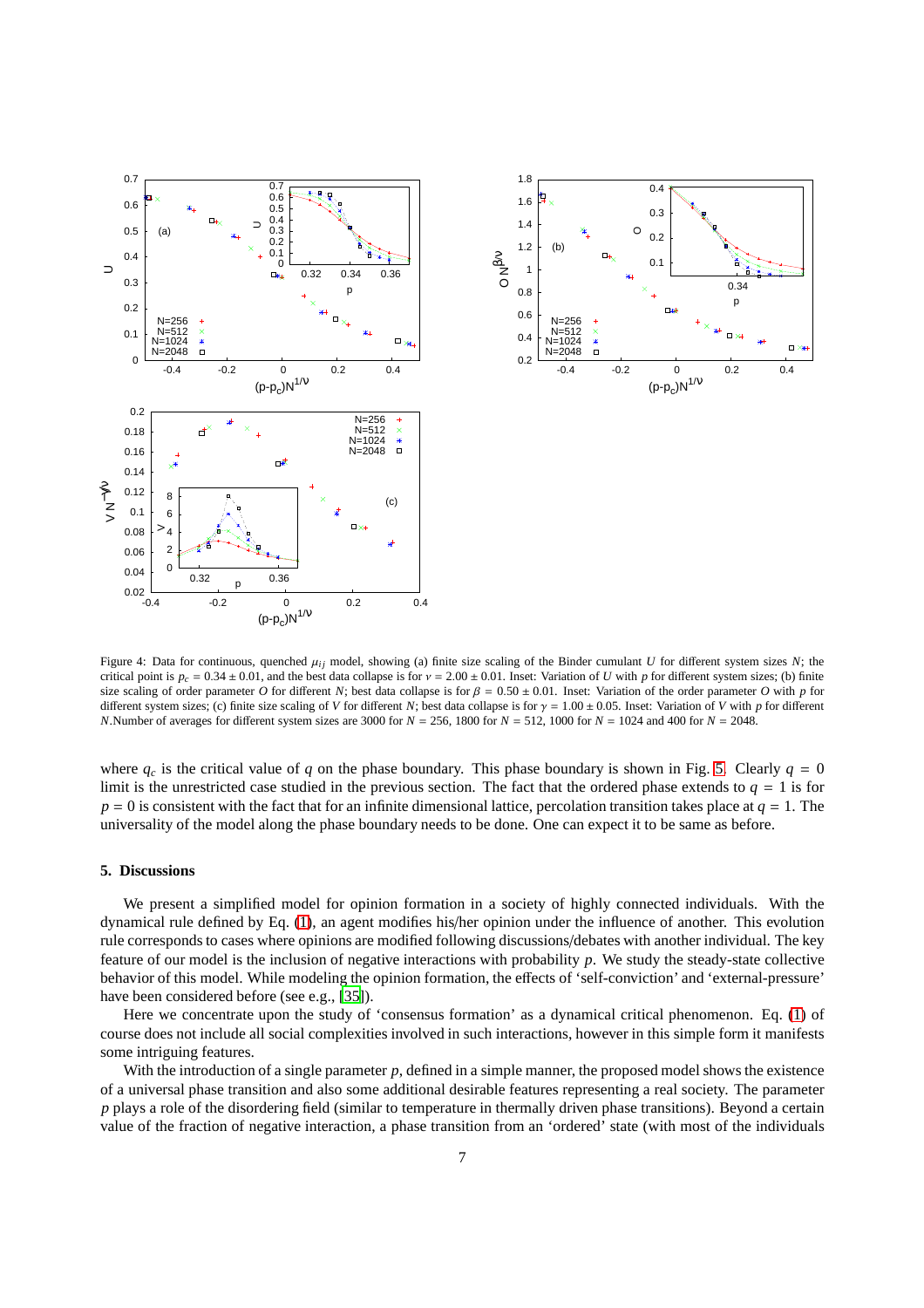

<span id="page-7-0"></span>Figure 5: Phase diagram for the dilute model.

having opinions of same sign) to a 'disordered' state (where the opinions can have different signs and add up to zero) occurs (see Eq. [\(8\)](#page-3-2)).

The highlight of our model (with discrete values of  $\mu_{ij}$ ) lies in the unique selection of an ordered state with discrete opinion values (±1 and 0) while in the disordered state, all opinion values in [−1, +1] coexist (Fig. [1\(](#page-3-0)c)). The disordered state is one with a lot of disagreement, hence all types of opinions co-exist in the society. But as it starts to get ordered (below *pc*), polarization occurs, and marginal opinions cease to exist, resembling the ordering in a multiparty election scenario. This unique selection of the ordered state is in fact independent of the initial conditions which adds to the richness of the model. This of course also happens in the bounded confidence models where opinions, originally varying continuously, ultimately cluster around a few values typically. However, as already mentioned, in these models, the dynamics is designed to achieve this, whereas in our model, it happens naturally without any imposed restrictions.

The phase transition in our model presents a case of a classical continuous phase transition with simple exponent values and showing finite size scaling behavior. To model 'social temperature' which essentially destroys consensus rather than forming it, we have kept negative interactions among the agents. This leads to the desirable feature that even in the 'ordered' phase, opinions of both signs can coexist and that the disordered state is also not a 'neutral state'. In contrast, in the models with only positive interactions [\[23,](#page-8-22) [24,](#page-9-0) [25](#page-9-1)], where each 'scattering' leaves the two agents closer to each others' opinion, finite size behavior was absent and the order of phase transition difficult to identify. Thus, we believe our model is closer to reality and also in terms of critical behavior presents significant modifications.

Another important point to be mentioned is that one could change the distribution of the interactions in a way such that no 'neutral' individual remains in the society (opinion values are  $\pm 1$ ). It is intriguing and to some extent counter intuitive that such processes lead to no consensus in our model (see Eq. [\(8\)](#page-3-2)). When opinions can take values equal to  $\pm 1$  only, a comparison with a Ising spin model is bound to arise. The model with which one should compare is the fully connected Ising model with random bimodal distribution of the interactions (−*J* with probability *p* and +*J* with probability  $(1 - p)$ ). However, in that model there is indeed a phase transition occurring at  $p = 1/2$  [\[33\]](#page-9-9) from a ferromagnetic to a spin glass phase. On the other hand, we get a transition only when the opinions can take more values than just  $\pm 1$  (e.g.,  $\pm 1$  and 0). In our opinion dynamics model, the ordered phase may be regarded as a ferromagnetic phase and the disordered phase as a paramagnetic phase (certainly not a spin glass phase as the opinions do not attain a frozen state had it been so).

When agents are 'selective' in their interactions and some of the interactions are absent or muted, this effectively makes those  $\mu_{ij} = 0$ . If  $\mu_{ij} = 0$  with probability q, then we can conceive a phase diagram with respect to the parameters *p* and *q* (see Fig. [5\)](#page-7-0) separating the ordered and disordered phases.

A comparison of our model with the model of Ref [\[21](#page-8-20)] which introduces Galam contrarians (see also [\[36,](#page-9-12) [37,](#page-9-13) [38](#page-9-14)]) may also be made. In the latter, one has two discrete choices of opinion while the general case of the present model involves continuous opinion values. The mean-field critical behavior, however, is observed in both models with same exponent values. In Ref [\[21](#page-8-20)] the contrarians would take the opinion which is exactly opposite of that of the majority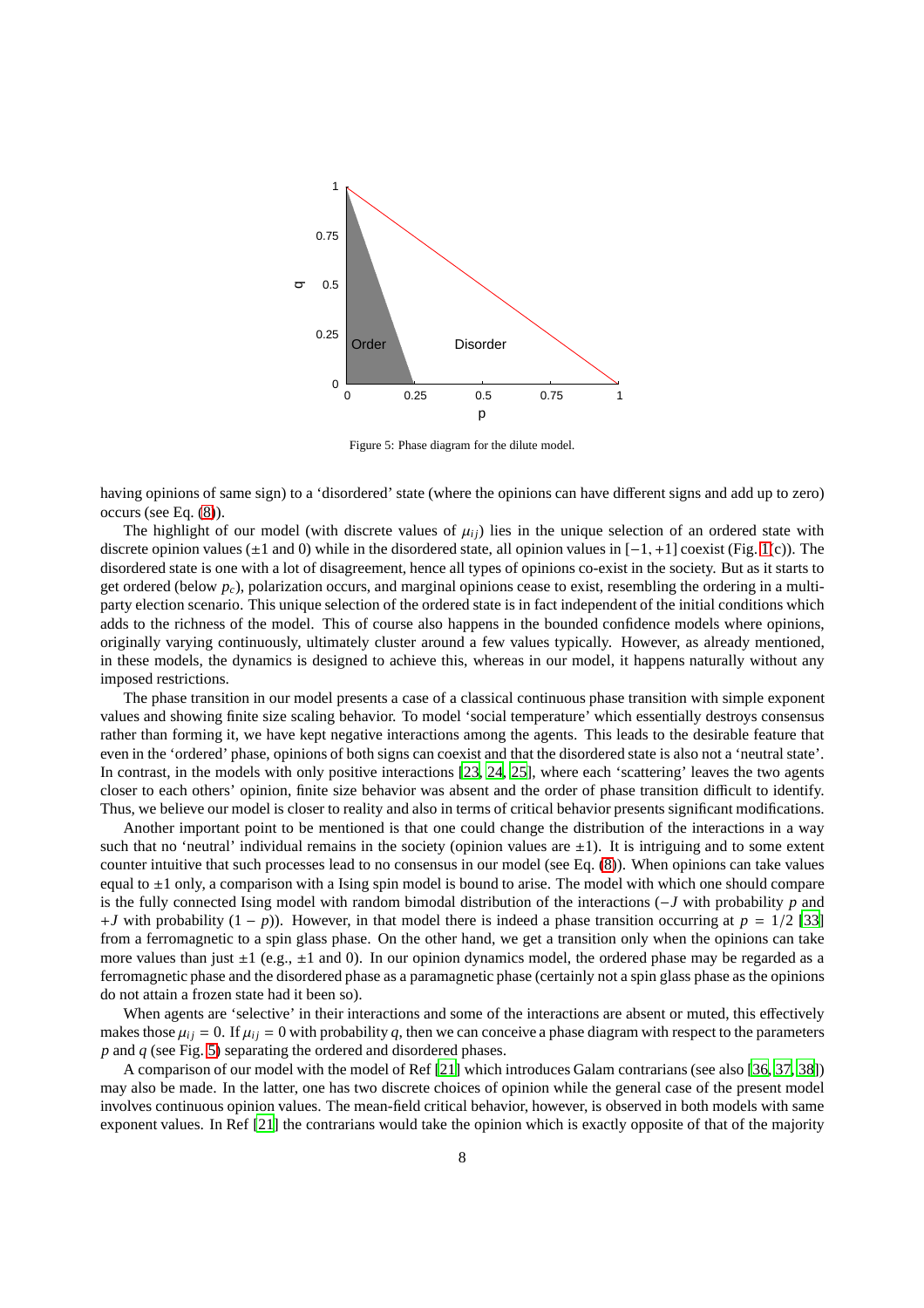of the group. The evolution of opinions is clearly different in our case, where the original opinion of an agent is also considered while assigning the changed value. This makes even the discrete version of the present model consist of three states  $(-1, 0, 1)$ . Furthermore, we have shown that (see Eq. [\(9\)](#page-4-1)) if we consider the discrete version to have two states only, then there is no ordered state in the model as soon as any finite fraction of negative interactions is introduced.

Results obtained from opinion dynamics models can be compared to real data to a certain extent. Of course, the microscopic rules governing the dynamics in a model cannot be verified directly but one can justify the model by comparing its macroscopic behavior with real data. Discrete opinion models may be applicable to election scenarios [\[21\]](#page-8-20). Continuous opinion models, on the other hand, mimic the case of rating or degree of support for an issue. So in our model, -1 represents extreme unfavorable opinion, +1 is extreme favorable while zero means an average rating/indifferent response. Thus the order parameter in the model corresponds to the overall rating and ordered state means there is a clear-cut decision made. A disordered state means the absence of a decision. The situation is comparable to a case of final verdict arrived at by a panel of juries. If there is a lot of disagreement among the juries a decision is hard to achieve - this result is indeed obtained in our model where the disagreement is represented by the negative interaction terms.

Although we have considered continuous opinions in the model, it was shown exactly that using discrete opinions 1, -1, 0 also leads to the same critical behavior. From the statistical physics viewpoint, the important role in the phase transition is thus played by the parameter *p* quantifying the fraction of negative interactions, irrespective of the fact that opinions are continuous or discrete. This precisely indicates that *p* is the relevant parameter in the model and the nature of opinion is irrelevant as far as critical behavior is concerned

We conclude with the remark that the values of the exponents  $\beta$ ,  $\gamma$  are very similar to that of the mean field exponents of the Ising model. Interpreting ν as ν ′*d* where *d* is the effective dimension in this long ranged model and putting  $d = 4$  as is done in small world like networks [\[39\]](#page-9-15), the value of the effective correlation length exponent  $v' = 1/2$  also coincides with the mean field value.

For future study, the properties of this model in various lattices and networks and also its dynamical behavior would be interesting [\[40\]](#page-9-16).

The authors would like to specially thank H. Nishimori for very useful correspondence. Inspiring discussions with B. K. Chakrabarti, J. Kertész and M. Marsili are also acknowledged. SB acknowledges discussions with N. Sarkar. PS acknowledges UPE project and DST project for partial support.

#### **References**

- <span id="page-8-0"></span>[1] *Econophysics and Sociophysics*, edited by B. K. Chakrabarti, A. Chakraborti, A. Chatterjee (Wiley-VCH, Berlin, 2006).
- <span id="page-8-1"></span>[2] D. Stauffer, in *Encyclopedia of Complexity and Systems Science*, edited by R. A. Meyers (Springer, New York, 2009); Comp. Sc. Engg. 5 (2003) 71.
- <span id="page-8-2"></span>[3] A. -L. Barabási, Nature 435 (2005) 207.
- <span id="page-8-3"></span>[4] T. Vicsek, A. Czirók, E. Ben-Jacob, I. Cohen, Phys. Rev. Lett. 75 (1995) 1226.
- <span id="page-8-4"></span>[5] F. Vazquez, P. L. Krapivsky and S. Redner, J. Phys. A 36 (2003) L61.
- <span id="page-8-5"></span>[6] C. Castellano, S. Fortunato, V. Loreto, Rev. Mod. Phys. 81 (2009) 591.
- <span id="page-8-6"></span>[7] J. E. Cohen, J. Hajnal, C. M. Newman, Stochastic Proc. Appl. 22 (1986) 315.
- <span id="page-8-7"></span>[8] S. Galam, Y. Gefen, Y. Shapir, J. Math. Sociology 9 (1982) 1.
- <span id="page-8-8"></span>[9] P. Holme, M. E. J. Newman, Phys. Rev. E 74 (2006) 056108.
- <span id="page-8-9"></span>[10] S. Fortunato, V. Latora, A. Pluchino, A. Rapisarda, Int. J. Mod. Phys. C 16 (2005) 1535.
- <span id="page-8-10"></span>[11] P. L. Krapivsky, S. Redner, Phys. Rev. Lett. 90 (2003) 238701.
- <span id="page-8-11"></span>[12] M. N. Kuperman, D. H. Zanette, Eur. Phys. J. B 26 (2002) 387.
- <span id="page-8-12"></span>[13] T. M. Liggett, *Interacting Particle Systems: Contact, Voter and Exclusion Processes* (Springer-Verlag, Berlin, 1999).
- <span id="page-8-13"></span>[14] K. Sznajd-Weron, J. Sznajd, Int. J. Mod. Phys. C 11 (2000) 1157.
- <span id="page-8-14"></span>[15] S. Galam, Int. J. Mod. Phys. C 19 (2008) 409.
- <span id="page-8-15"></span>[16] S. Galam, F. Jacobs, Physica A 381 (2007) 366.
- <span id="page-8-16"></span>[17] G. Deffuant, N. Neau, F. Amblard, G. Weisbuch, Adv. Complex Sys. 3 (2000) 87.
- <span id="page-8-17"></span>[18] R. Hegselman, U. Krause, J. Art. Soc. Soc. Simul. 5 (2002) 2.
- <span id="page-8-18"></span>[19] S. Fortunato, Int. J. Mod. Phys. C 16 (2005) 17; S. Fortunato, Int. J. Mod. Phys. C, 15 (2004) 1301.
- <span id="page-8-19"></span>[20] G. Toscani, Comm. Math. Sc. 4 (2006) 481.
- <span id="page-8-20"></span>[21] S. Galam, Physica A 333 (2003) 453.
- <span id="page-8-21"></span>[22] S. Biswas, P. Sen, Phys. Rev. E 80 (2009) 027101; P. Sen, Phys. Rev. E 81 (2010) 032103; S. Biswas, P. Sen, J. Phys. A: Math. Theor. 44 (2011) 145003.
- <span id="page-8-22"></span>[23] M. Lallouache, A. S. Chakrabarti, A. Chakraborti, B. K. Chakrabarti, Phys. Rev. E 82 (2010) 056112.